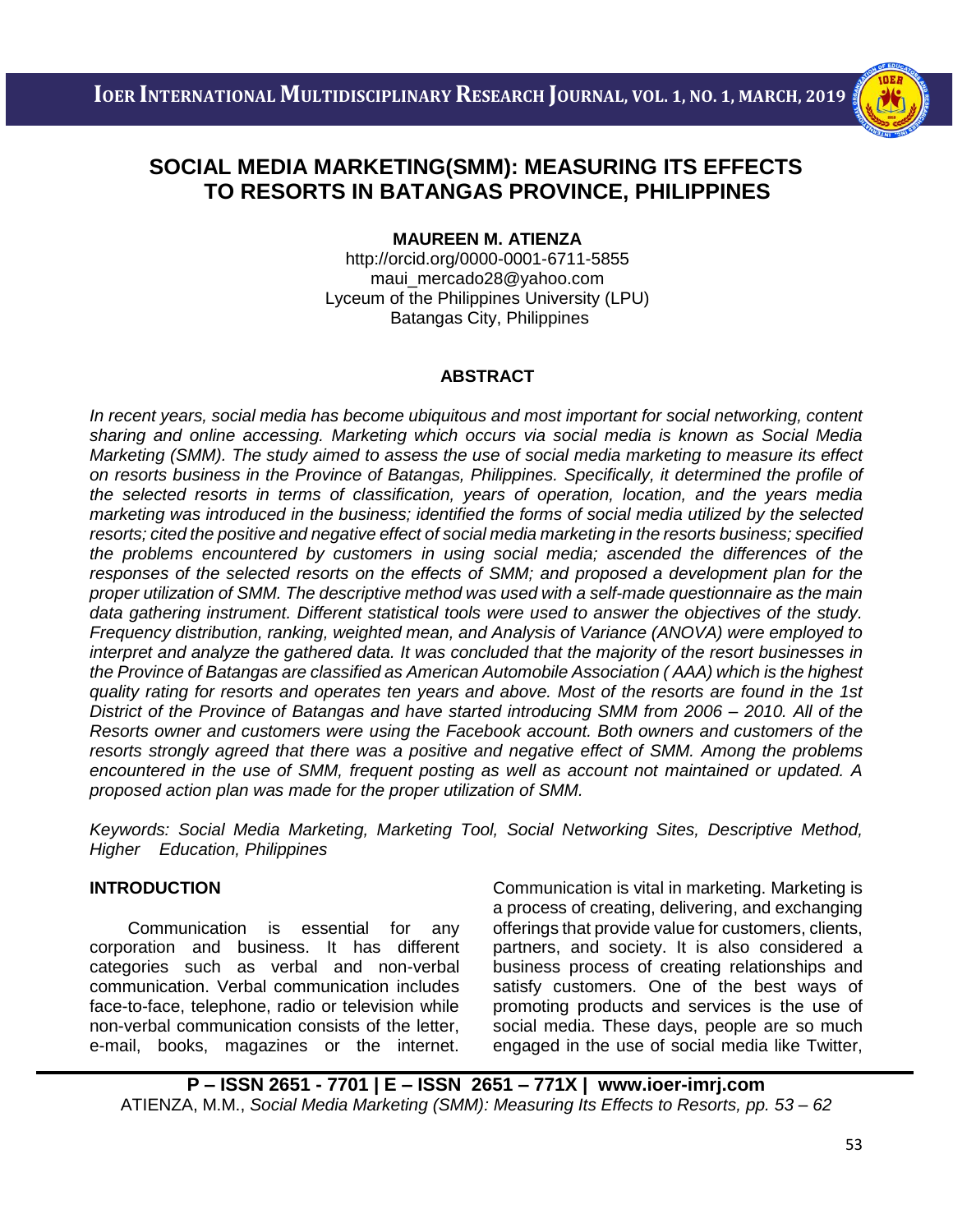i<br>I

Instagram, Facebook, YouTube, Blogs, and Websites. These social networking sites are also frequently used by the individual in the hospitality industry to reach a number of people in promoting products and services. It is imperative for marketing managers to continuously find a solution to appeal and to keep new and current consumers. A growing number of resort and spa destinations are spreading their wings and reaching a wider customer base via social media. Batangas Province, for instance, being wellknown for its magnificent beaches and diving spots is increasing its popularity thru social media marketing. According to the 1987 Philippine Constitution Article II S. 24, the state shall recognize the vital role of communication and information in nation-building. Responsible use of social media marketing is important to relay to the people, customers, and clients true and fair flow of information of the products and services of a business. As a faculty member of the College of International Tourism and Hospitality Management handling Marketing and Revenue Management courses at the same time being an avid user of social networking sites, the researcher was motivated to conduct the study to have an in-depth understanding of social media as a marketing tool for resort business. Having worked as a manager in a popular fast food chain, the researcher knows the power of marketing tools in the popularity and profitability of a business. This study may be an eye-opener to the readers that social networking sites are not just something that gives everyone a moment of delight and enjoyment but also useful to every business particularly, in the hospitality industry. If executed effectively, online efforts in marketing more often than not lead to offline success.

# **CONCEPTUAL FRAMEWORK**

This study on the Social Media Marketing (SMM) is anchored on John Dewey's (1925) instrumentalism and William James' (1907) pragmatic theory. They served as the framework of the present study in the idea that social media can be an instrument or tool which can be used in marketing resorts businesses. According to Dewey, instrumentalism's operating premise is that ideas empower people to direct natural events, including social processes and institutions, toward human benefit. Based on James' pragmatic theory, it characterized truth in terms of usefulness and acceptance. Social media can be used as an instrument or tool by resorts businesses to promote the truth about their products and services. The conceptual framework of the study presents the operational variables of the study through the system approach comprising input, process, and output. The conceptual framework consists of three parts: Input, Process, and Output. The first box is the input which relates to the Resorts' Profile, the Utilized Forms of Social Media, the Positive and Negative Effects of SMM, the Problems Encountered in SMM, and the Difference on the Effects of SMM. The second box includes the process which consists of the use of a questionnaire as the data gathering instrument and unstructured interview. The third box consists of the output which is the proposed action plan.





# **OBJECTIVES OF THE STUDY**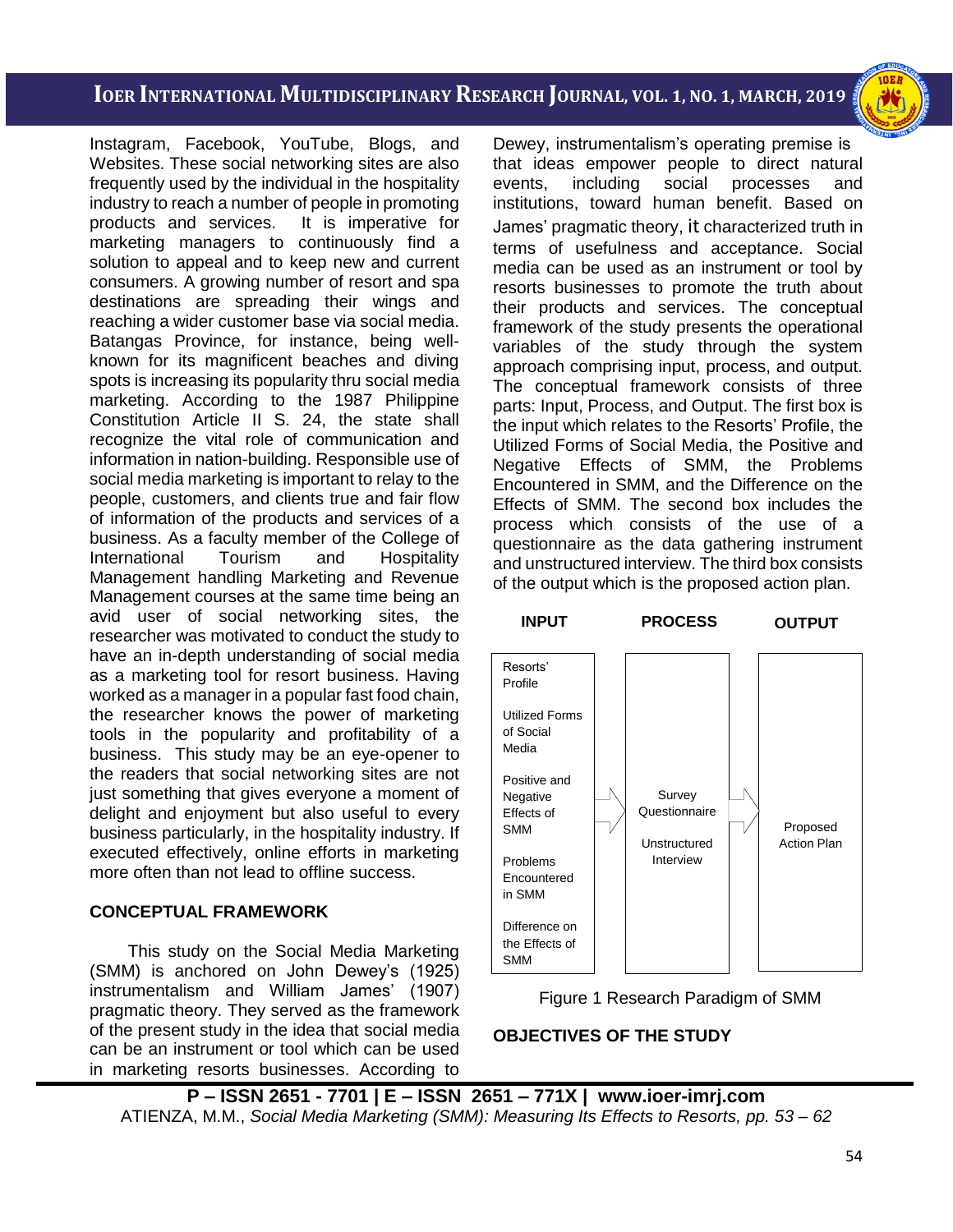

 The study aimed to assess the use of Social Media Marketing (SMM) to measure its effect on resorts business in the Province of Batangas, Philippines. Specific aims included the following: (1) to determine the profile of the selected resorts in Batangas Province in terms of classification, years of operation, location, and the years the social media marketing was introduced in the business. (2) to identify the forms of social media utilized by the selected resorts. (3) to cite the positive and negative effect of social media marketing in the resorts business. (4) to specify the problems encountered by customers in using social media. (5) to ascend the significant difference of the responses of the selected resorts on the effects of social media marketing. (6) to propose an action plan for the proper utilization of social media marketing.

## **METHODOLOGY**

The researcher utilized the descriptive method of research. The researcher used a selfmade questionnaire as the main data gathering instrument to obtain the necessary information that pertains to the use of social media in the resort industry of Batangas province. The unstructured interview was used to support and validate the data. The validated questionnaire was accomplished by the owners, managers, supervisors, customers or guests of the identified resorts. The data were tallied, tabulated, interpreted and analyzed. The questionnaire was divided into four parts. The first part is the demographic profile which includes the classifications of resorts, years in operation, number of employees, and year when social media marketing was introduced in the business. The second part is the forms of social media marketing, the third part is the positive effects of SMM, and the last part is the negative effects of SMM. The researcher used random sampling in the study. The respondents of the study were 20 resort owners/managers/supervisors and 200 customers/guests of selected Resort Businesses in the Province of Batangas. The researcher chose the top 20 resorts in Batangas Province in terms of the number of tourist arrivals. Different

statistical tools were used to answer the objectives of the study. Frequency distribution, ranking, weighted mean, and Analysis of Variance (ANOVA) were employed to interpret and analyze the data gathered. To test the hypothesis of the study, 0.05 alpha levels were used and treated using a statistical software PASW version 18 to analyze the result of the study further.

# **RESULTS AND DISCUSSION**

## **1. Resorts' Profile**

Table 1. Percentage Distribution of the Resorts Profile

| <b>Profile Variables</b>                                       | <b>Frequency</b> | Percentage (%) |
|----------------------------------------------------------------|------------------|----------------|
| <b>Classification of</b><br><b>Resorts (DOT</b><br>Standards)  |                  |                |
| American Automobile<br>Association (AAA)                       | 14               | 70%            |
| American<br>Automobile<br>(AA)                                 | 6                | 30%            |
| <b>Years in Operation</b>                                      |                  |                |
| $4 - 6$ years                                                  | 4                | 20%            |
| $7 - 9$ years                                                  | 7                | 35%            |
| 10 years and above                                             | 9                | 45%            |
| Location                                                       |                  |                |
| 1 <sup>st</sup> District                                       | 8                | 40%            |
| 2 <sup>nd</sup> District                                       | 4                | 20%            |
| 3 <sup>rd</sup> District                                       | 4                | 20%            |
| 4 <sup>th</sup> District                                       | 4                | 20%            |
| <b>Year when Social Media</b>                                  |                  |                |
| <b>Marketing</b><br>was<br>introduced<br>the<br>in<br>business |                  |                |
| 1996-2000                                                      | 4                | 20%            |
| 2001-2005                                                      | 5                | 25%            |
| 2006-2010                                                      | 9                | 45%            |
| 2011-2015                                                      | 2                | 10%            |

Table 1 shows the percentage distribution of resorts' profile in terms of classification of resorts, years in operation, municipality, and year when social media marketing was introduced. The study revealed that there was 14 or 70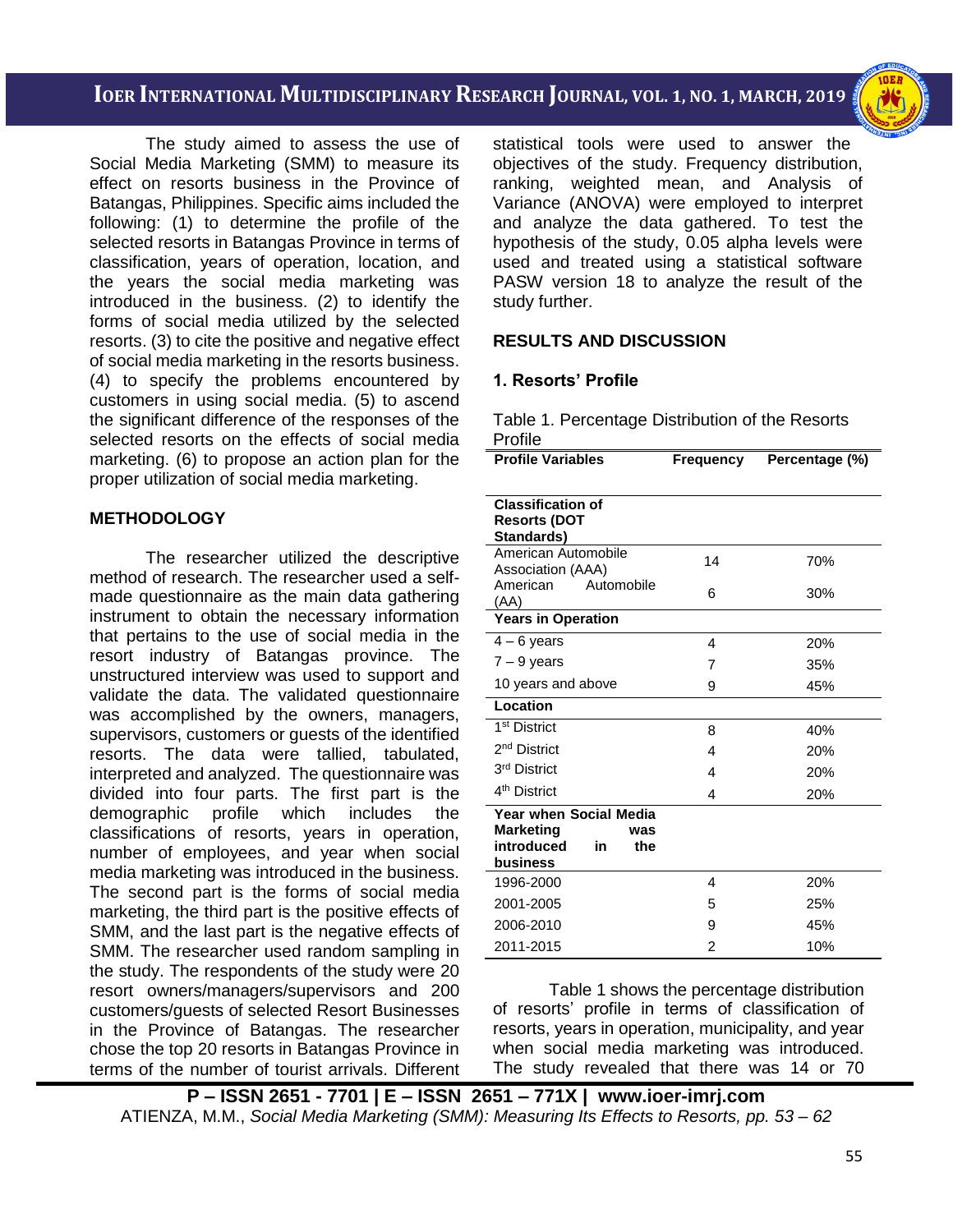i<br>I



percent of the resorts in the Province of Batangas classified as AAA while 6 or 30 percent are AA. Majority of the resorts are 3 A's which means they were able to meet and pass the standards set by the DOT. Three A's obtained higher points as compared to 2 A's. Therefore, in terms of service and facility quality, condition and management practices 3 A's resorts have better accommodation standards compared to 2A's. This implies that the top 20 resorts Batangas Province have high resort classification, thus making the top in terms of tourist arrivals. As explained in the introduction of National Accommodation Standards for Resorts which was approved by Department of Tourism (DOT) Secretary Jimenez (2012), there are five levels of accommodation standards ranging from one to five stars applicable to hotels, resorts and apartment hotels. In terms of years in operation, ten years and above topped on the rank with 9 or 45 percent, among others are 7– 9 years obtained 7 or 35 percent and the least 4 - 6 years with 4 or 20 percent. Resorts established ten years and above have already built a good reputation and image in the industry. In terms of location, the majority of the selected resorts were from 1<sup>st</sup> District with 8 or 40 percent while the rest, are equally found in the  $2^{nd}$ , 3<sup>rd</sup> and 4<sup>th</sup> Districts with 4 or 20 percent. These resorts are usually located in Nasugbu, Lian, and Calatagan. There are more resorts in this district due to its geographical location. Also, most of the newly established and popular resorts in the province are located in District 1. While other resorts establishment in district 2, 3, and 4 seem to be common to tourists. Even though they are already established, most of their services and features are not modernized making them less appealing to customers. In terms of years when SMM was introduced in the business, mostly started from 2006–2010 with 9 or 45 percent; the 2001– 2005 with 5 or 35 percent, the least is 2011–2015 with 2 or 10 percent. The owners of the resorts adopted the advancement of social media when it reached its popularity by the year 2006 and was adopted by most businesses in this computer and technology-driven world.

#### **2. The Utilized Forms of Social Media**

Table 2 has shown the different forms of social media commonly used by the owners as their marketing tools. It can be gleaned from the result that all the owner respondents and customer respondents used Facebook account equivalent to 100 percent.

| Table 2. Forms of Social Media Commonly used |
|----------------------------------------------|
| by the Respondents                           |

| <b>Forms of</b><br><b>Social Media</b> | Owners |     |     | <b>Customers</b> |
|----------------------------------------|--------|-----|-----|------------------|
|                                        | F      | %   | f   | %                |
| Facebook                               | 20     | 100 | 200 | 100              |
| Instagram                              | 14     | 70  | 186 | 93               |
| Twitter                                | 16     | 80  | 137 | 68.5             |
| LinkedIn                               | 6      | 30  | 36  | 18               |
| Myspace                                | 0      | 0   | 72  | 36               |
| Agoda                                  | 14     | 70  | 93  | 46.5             |
| Website                                | 14     | 70  | 99  | 49.5             |
| <b>Travel Blogs</b>                    | 13     | 65  | 144 | 72               |
| E-Newsletter                           | 1      | 5   | 118 | 59               |
| TripAdvisor                            | 18     | 90  | 117 | 58.5             |

Table 2 has shown the different forms of social media commonly used by the owners as their marketing tools. It can be gleaned from the result that all the owner respondents and customer respondents used Facebook account equivalent to 100 percent. From the perceptions of owners which topped after Facebook was, TripAdvisor with 18 or 90 percent while, Twitter with 16 or 80 percent whereas, top social media used by the customer next to Facebook where the Instagram with 186 or 93 percent and Travel blogs with 144 or 72 percent. According to the researcher's interview, the use of Facebook helps them to easily connect with their customers or guest and build a good relationship towards them. This is relevant to the customers who usually resorted in checking the Facebook account of the resorts. The least among the social media being used by owners are LinkedIn having 6 or 30 percent, E-newsletter with 1 or 5 percent and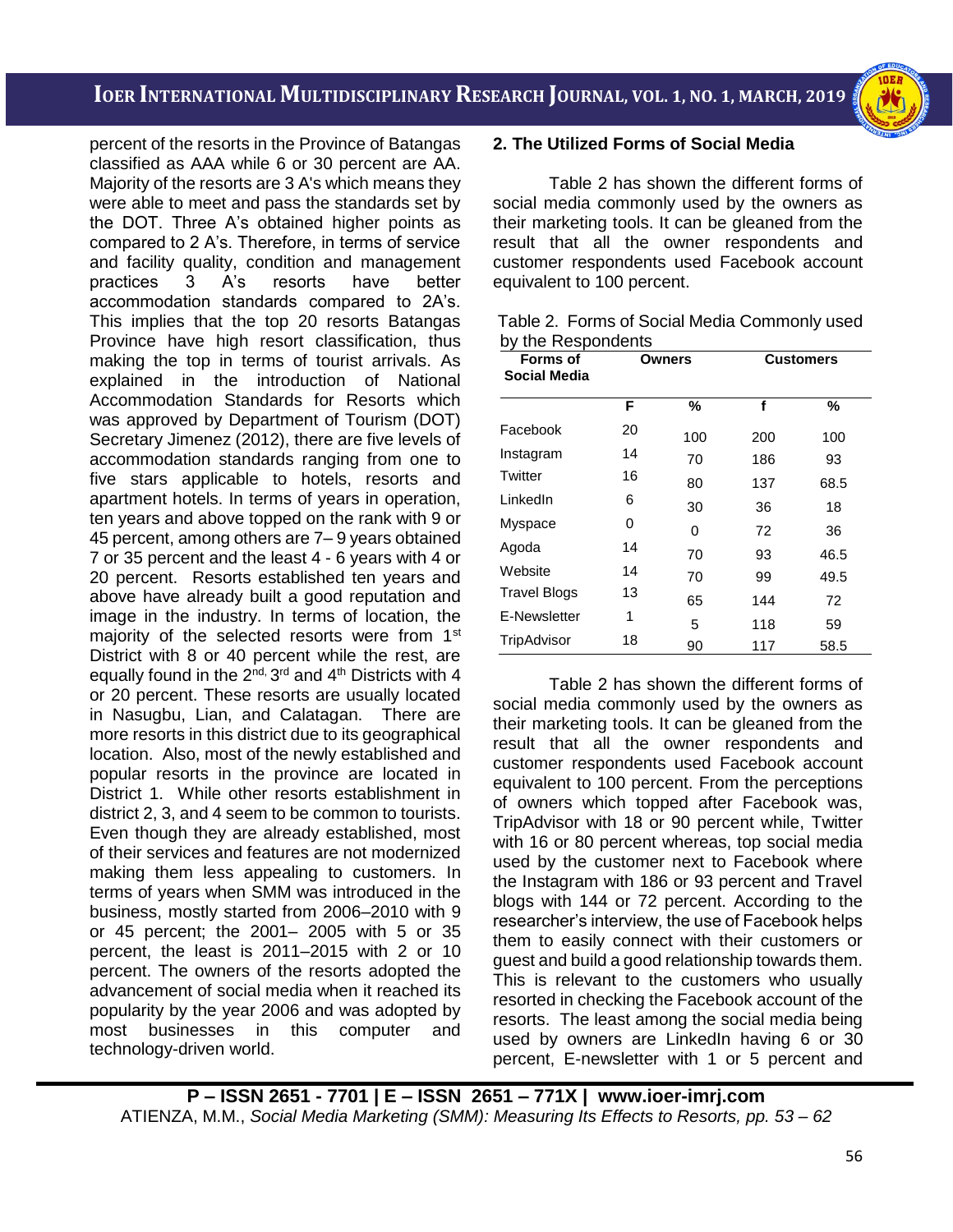nobody uses Myspace or 0 percent. On the other hand, Agoda gained 93 or 46.50 percent; Myspace had 72 or 36 percent, and the least LinkedIn which gained 36 or 18 percent. These forms of SMM are not user-friendly and have lesser number of users in general.

# **3. Positive and Negative Effects of Social Media Marketing**

# **3.1 Positive Effects of Social Media Marketing**

| Table 3. Positive Effects of Social Media Marketing |  |
|-----------------------------------------------------|--|
| <b>Forms of Social Media</b>                        |  |

| <b>Forms of Social Media</b>                                            | <b>Owners</b> |           | <b>Customers</b> |           | Overall   |           |
|-------------------------------------------------------------------------|---------------|-----------|------------------|-----------|-----------|-----------|
|                                                                         | <b>WM</b>     | VI        | WМ               | VI        | <b>WM</b> | VI        |
| 1. Easy access to the community                                         | 3.80          | <b>SA</b> | 3.87             | SA        | 3.84      | <b>SA</b> |
| 2. Brand recognition                                                    | 3.80          | SA        | 3.85             | <b>SA</b> | 3.83      | <b>SA</b> |
| 3. Attracts new customers and brings repeat<br>business                 | 3.80          | <b>SA</b> | 3.76             | <b>SA</b> | 3.78      | <b>SA</b> |
| 4. Caters to a big audience that is unlimited to<br>the scope and reach | 3.90          | <b>SA</b> | 3.55             | SA        | 3.72      | <b>SA</b> |
| 5. Less marketing expense                                               | 3.70          | SA        | 3.39             | A         | 3.54      | <b>SA</b> |
| 6. Influenced purchased decision                                        | 3.75          | <b>SA</b> | 3.20             | A         | 3.48      | A         |
| 7. Builds<br>competitive<br>advantage<br>than<br>competitors            | 3.75          | <b>SA</b> | 3.12             | A         | 3.44      | A         |
| 8. Generates interaction that can maintain a                            |               |           |                  |           |           |           |
| good and long -term relationship with<br>customers                      | 3.55          | <b>SA</b> | 2.78             | A         | 3.17      | A         |
| 9. Repeat Exposure of business                                          | 3.30          | A         | 3.00             | A         | 3.15      | A         |
| 10. Nurtures brand loyalty and builds loyal<br>customers                | 3.50          | <b>SA</b> | 2.60             | A         | 3.05      | A         |
| <b>Composite Mean</b>                                                   | 3.69          | SΑ        | 3.31             | A         | 3.50      | <b>SA</b> |

Table 3 presents the positive effects of social media marketing on both owners and customers with the composite mean of 3.50 and with the over-all verbal interpretation of strongly agree. The owners of the resort businesses believed that they gained so much by using social networks wisely such as free advertisement and word of mouth, repeat business that eventually resulted in having loyal customers and increased in their revenue. On the other hand, for the view of the customers, social media plays a vital role not only in their everyday life but also in choosing the best resort based on their preferences in just a simple click. Engaged customers spend more money and return to business more often. Topped among the positive effects were easy to access to the community with a weighted mean of 3.84 and seconded by the brand recognition with a weighted mean 3.83, both were verbally interpreted as strongly agree. Meanwhile, attracting new customers and bringing repeat

business obtained 3.78 and was strongly agreed by the respondents. According to the owners and customers, it was easy for them to browse any social media with the use of their mobile devices, laptops, and other gadgets anywhere they go, anytime they want, and wherever they are as long as there is an internet connection. It is easier to reach and attract the market with the use of social media since nowadays everyone has gadgets and social media accounts. However, the least in rank were generating interaction that can maintain a good and long– term relationship with customers with a weighted mean of 3.17; repeat exposure of business with a weighted mean of 3.15 and; nurturing brand loyalty and building loyal customers have gained a weighted mean of 3.05. All the three items mentioned had the verbal interpretation of agree. The owners believed that constant interaction through social media could build proper brand awareness and loyalty to and from their customers. It could also develop ongoing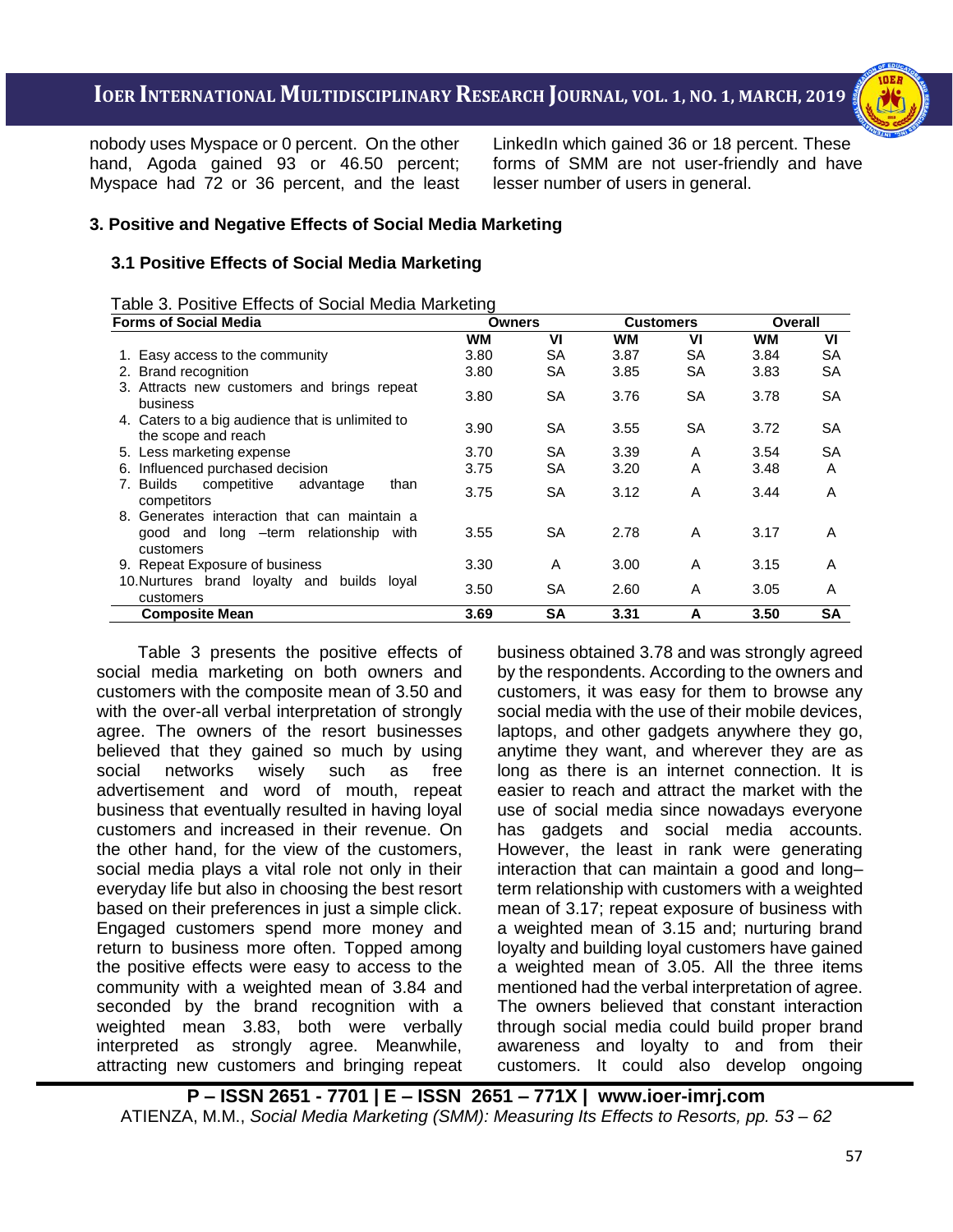

relationships with followers/customers when posting, sharing or by responding to a status update or video on social media sites. However, with the free online advertising, the number of competitors increases; thus; making it difficult to maintain long term relationship with the clients and build customers loyalty.

# **3.2 Negative Effects of Social Media Marketing**

# Table 4. Negative Effects of Social Media Marketing

| <b>Forms of Social Media</b>                                                                       | <b>Owners</b> |    | <b>Customers</b> |           | Overall   |    |
|----------------------------------------------------------------------------------------------------|---------------|----|------------------|-----------|-----------|----|
|                                                                                                    | <b>WM</b>     | VI | <b>WM</b>        | VI        | <b>WM</b> | VI |
| 1. Complaints are publicly revealed                                                                | 2.50          | A  | 3.67             | SA        | 3.08      | Α  |
| 2. Attracts negative users including spammers,<br>scammers that can harm the company's reputation. | 2.05          | D  | 3.83             | <b>SA</b> | 2.94      | A  |
| 3. Social media account not maintained or updated                                                  | 2.10          | D  | 3.73             | <b>SA</b> | 2.92      | A  |
| 4. Customers may track negative or misleading<br>statements                                        | 2.15          | D  | 3.61             | SА        | 2.88      | A  |
| 5. Possibility of destroying the company's image and<br>reputation                                 | 2.55          | A  | 3.21             | A         | 2.88      | Α  |
| 6. Creating a platform for cyberbullying                                                           | 2.05          | D  | 3.54             | SА        | 2.79      | Α  |
| 7. Accidental release of confidential information                                                  | 2.40          | D  | 2.98             | A         | 2.69      | Α  |
| 8. Increased customers power                                                                       | 2.05          | D  | 3.19             | A         | 2.62      | Α  |
| 9. Spread of Bad Publicity                                                                         | 2.25          | D  | 2.96             | Α         | 2.61      | Α  |
| 10. Newsjacking (stealing mindshare from trending<br>news or event                                 | 2.15          | D  | 2.97             | A         | 2.56      | Α  |
| Composite Mean                                                                                     | 2.23          | D  | 3.37             | A         | 2.80      | A  |

Table 4 presents the negative effects of social media marketing as separately perceived by the owners and customers having a composite mean of 2.80 and was verbally interpreted agree by the respondents. On the viewpoint of the owners, social media is an open book to anyone, and no one can control over what other people say or post. This confirms the idea of Frazier (2014) that social media has changed the way people interact. In many ways, social media has led to positive changes in the way people communicate and share information. However, it has a dark side, as well also on the part of the business. The item complaints are publicly revealed with a weighted mean of 3.08 ranked first; attracting negative users including spammers, scammers that can harm the company's reputation obtained a weighted mean of 2.94; and social media account not maintained with a weighted mean of 2.92 and was verbally interpreted as agreed by the respondents. All the items mentioned above were verbally interpreted as agreed. Based on the researcher interview

with the owners, handling complaints is a stressful job and the netizens' demands in addressing the issue quickly, because a slow response can damage a resorts' reputation and image. The least are the increased customer power with a weighted mean of 2.62, the spread of bad publicity with the weighted mean of 2.61, and newsjacking or stealing mindshare from trending news or event gained a weighted mean of 2.56. The items were all verbally interpreted as agreed. From the viewpoint of the respondents during the interview, every business should exercise caution and risks when posting and commenting on their accounts as this has a great effect on the business. One reader may perceive it or understand a post different from another. Since the information is publicly displayed, it is very difficult to control those who want to copy the information. This affirms the idea of Klontz (2014) that newsjacking takes the practice to the next level, as it helps blog content and social posts to reach interested followers instantly.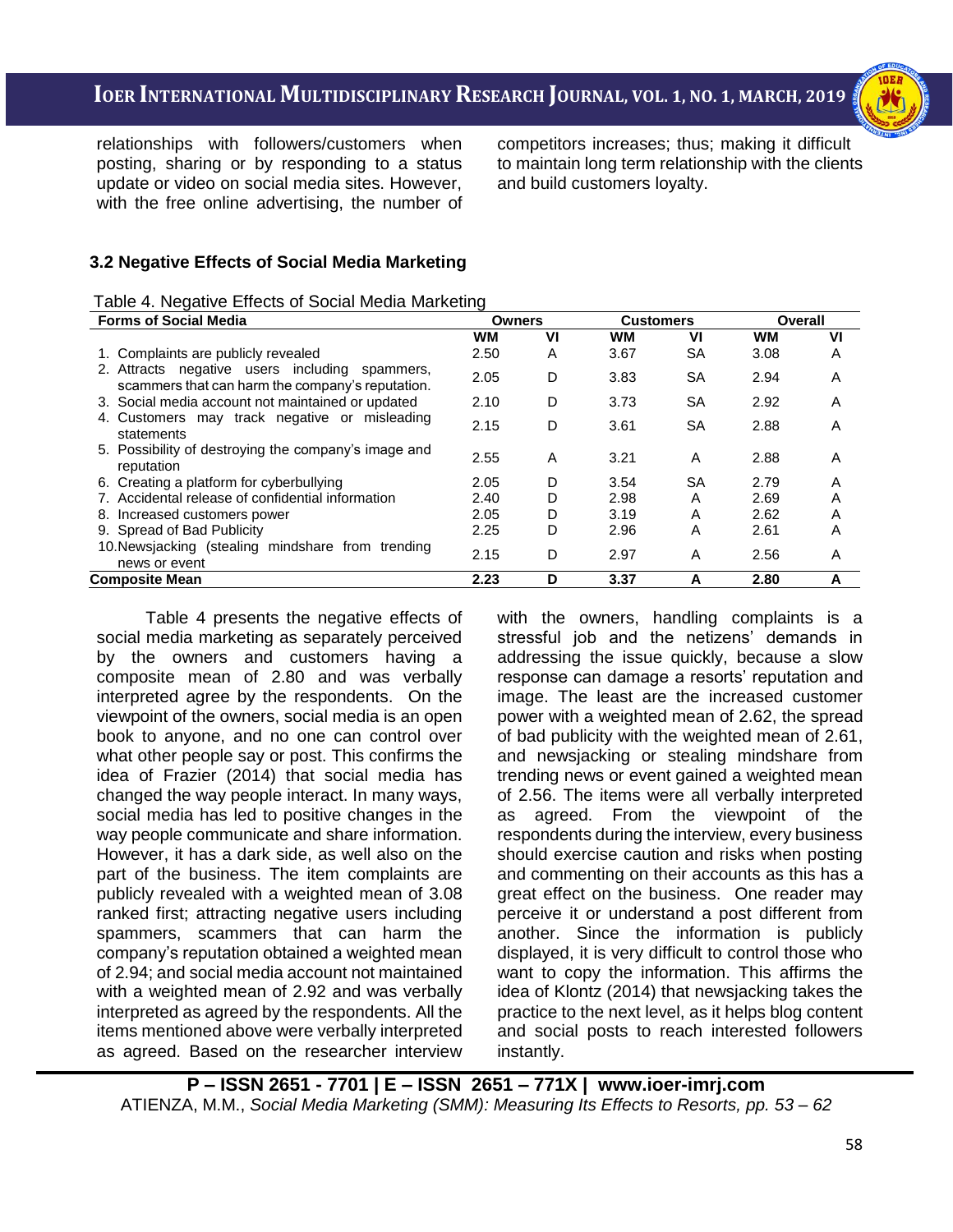## **4. Problems Encountered by Customers using Social Media Marketing**

The problems encountered by customers using social media marketing had a composite mean of 3.60 and had a verbal interpretation of always. According to the customers through social media is a wonderful place to visit because it provides information that can be used but sometimes social media face consequences that can lead to issues and problems, false assumption, critiques, and opinion that can backfire to the establishment. This supports the idea of Boquiron (2011) that most of the social media are open to the public; they are vulnerable and prone to spammers and scammers. Based on the results, posting too infrequently; account not maintained obtained a weighted mean of 3.83, deleting or ignoring negative comments of customers obtained a weighted mean of 3.81 and over posting of irrelevant information got a weighted of 3.75 topped among the list. The items were all verbally interpreted as always by the respondents. As observed by the researcher, the social networking sites utilized by the resorts in the Province of Batangas are not updated and not user-friendly. Important information or updates on the latest facilities and services offered are not usually posted. Fake or bogus websites or accounts that give misleading information and limited access of customers when browsing that needs updated versions of applications such as adobe flash reader, web browser, and others both obtained the weighted mean of 3.47. While duplications of social networking accounts creating confusions ranked ninth having obtained a weighted mean of 3.42 and inconsistent participation of the owner/administrator of the account or website with the weighted mean of 3.21 rank last. The items were all verbally interpreted as often by the respondents. Leadership and management have different forms of action that can make an establishment prosper, as observed during the interview, some of the business owners are foreigners, and they let their caretakers/managers to continually get involved

in their business, and at times details are being overlooked by the people in charge. In some cases, the administrator or the owner of the account fails to regularly check the account which may result in misinformation on the part of the customer. It is also for the reason that companies do not have assigned personnel to maintain the website or social media account. Moreover, it is costly in the part of the owner to hire a web programmer.

#### **5. The Difference of the Responses of the Selected Resorts on the Effects of Social Media Marketing**

Table 5. The Difference of Responses on the Positive Effects of Social Media Marketing when Grouped according to Resorts Profile

| <b>Profile Variables</b>                                                    | <b>F-value</b> | p-<br>value | Interpretation  |
|-----------------------------------------------------------------------------|----------------|-------------|-----------------|
| Classification                                                              | 0.072          | 0.792       | Not Significant |
| Years in Operation                                                          | 0.145          | 0.866       | Not Significant |
| Municipality                                                                | 1.201          | 0.341       | Not Significant |
| Year when Social<br>Marketing<br>Media<br>was introduced in<br>the business | 2.372          | 0.109       | Not Significant |

Based from the result, classification (pvalue=0.792), years in operation (p-value=0.866), municipality (p-value=0.341), years when social media marketing was introduced in the business (p-value=0.109), this reveals that there is no significant difference between the responses in the positive effects of social media marketing when they were grouped according to the resort's profile. This was observed since the obtained pvalue was greater than 0.05. This revealed that the respondents, when grouped according to the profile variables have similar responses to the positive effects in social media marketing. It also indicated that owners of the resorts assured of a positive effect of Social Media on their marketing tools. This supports the idea of Barefoot and Szabo (2010) that social media marketing is a new trend and a rapidly growing way in which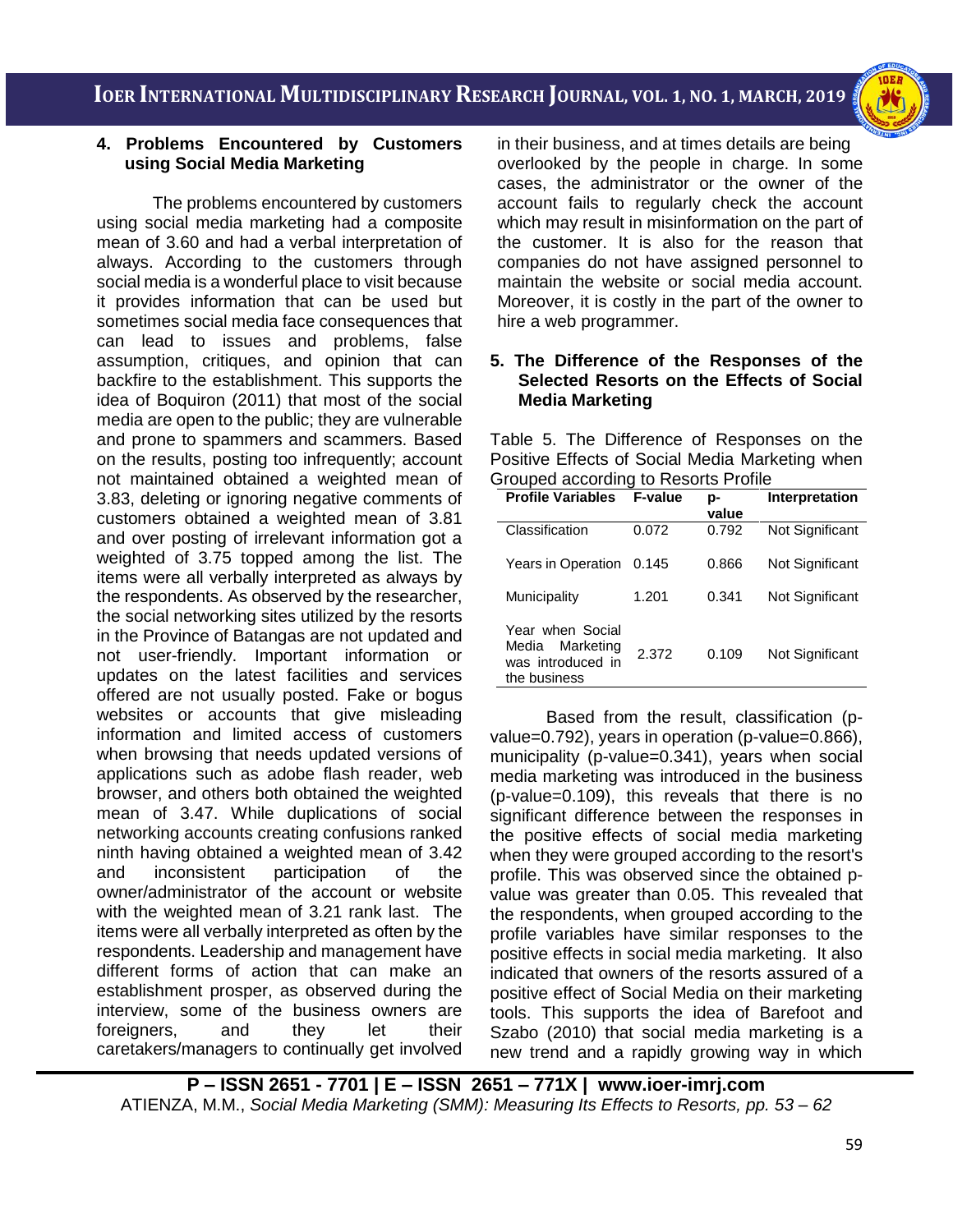

businesses are reaching out to targeted customers easily.

Table 6. The Difference in Responses on the Negative Effects of Social Media Marketing when Grouped according to Resorts Profile

| <b>Profile Variables</b>                                                 | <b>F-value</b> | p-value | Interpretation  |
|--------------------------------------------------------------------------|----------------|---------|-----------------|
| Classification                                                           | 0.206          | 0.656   | Significant     |
| Years in<br>Operation                                                    | 1.132          | 0.346   | Not Significant |
| Municipality                                                             | 0.255          | 0.856   | Not Significant |
| Year when Social<br>Media Marketing<br>was introduced in<br>the business | 1.268          | 0.319   | Not Significant |

It can be gleaned from the result that all the computed p-values were all greater than 0.05 alpha level. Thus, the null hypothesis of no significant difference in the negative effects in using social media marketing which when grouped according to the profile of the resorts was retained. This revealed that there was no significant difference observed and implied that the resorts from different municipalities experienced the same effects in using social media as a form of marketing. From the given profile variables, years in operation (pvalue=0.346), a municipality (p-value=0.856), and years when social media marketing was introduced in the business (p-value=0.319) except the classification (p-value=0.656) have similar responses on the negative effects in Social Media Marketing. However, the classifications of the resorts differed in their responses to the negative effects of social media marketing. The AAA resorts have other affiliations which may help to advertise their services online, customers expected a lot from them comparing to AA resorts. While there was a lesser expectation from AA resort. What they understood from the social media ads and if succeeded in their service, then there was a great impact on them. Based on the results, the public complaints of customers have a greater effect more specifically on the AAA resorts compared to AA resorts because there

was a higher expectation from AAA than AA. The more open and social organizations have become the more vulnerable they are.

Table 7. The Difference of Responses on the Effects of Social Media Marketing When Grouped according to Group of Respondents

|                     | Group             | N         | Mean         | t-<br>value | Ŋ-<br>value | VI |
|---------------------|-------------------|-----------|--------------|-------------|-------------|----|
| Positive<br>effects | owner<br>customer | 20<br>200 | 3.69<br>2.31 | 9.395       | 0.000       | НS |
| Negative<br>effects | owner<br>customer | 20<br>200 | 2.23<br>3.37 | 16.383      | 0.000       | НS |

 Based on the result in Table 7, there was a significant difference between the responses of owners and customers on the positive and negative effects of using social media as a form of marketing. This was observed since the obtained p-value of 0.000 is less than 0.05 level of significance. This only indicated that the two groups of respondents have different assessments on the effects of social media in promoting the resorts. The owners and customers have different points of view on both the positive and negative effects of social media marketing. They have various concerns and perspectives. The owners were primarily concerned with the management side and customer concerns while the customers are more concerned with the brand, accessibility, and attractions of the resorts.

## **6. Proposed Action Plan for the Proper Utilization of Social Media Marketing**

The proposed action plan for the proper utilization of social media marketing had the following specific objectives: (1) to frequently post, update and monitor resort's information in Social Media Website; (2) to establish customer satisfaction thru immediate response to customer queries; and (3) to allow potential resort guests to get relevant information about the resort. To achieve the mentioned objectives, the researcher came up with the strategies such as developing and creating an Information System that would update and monitor company website, assigning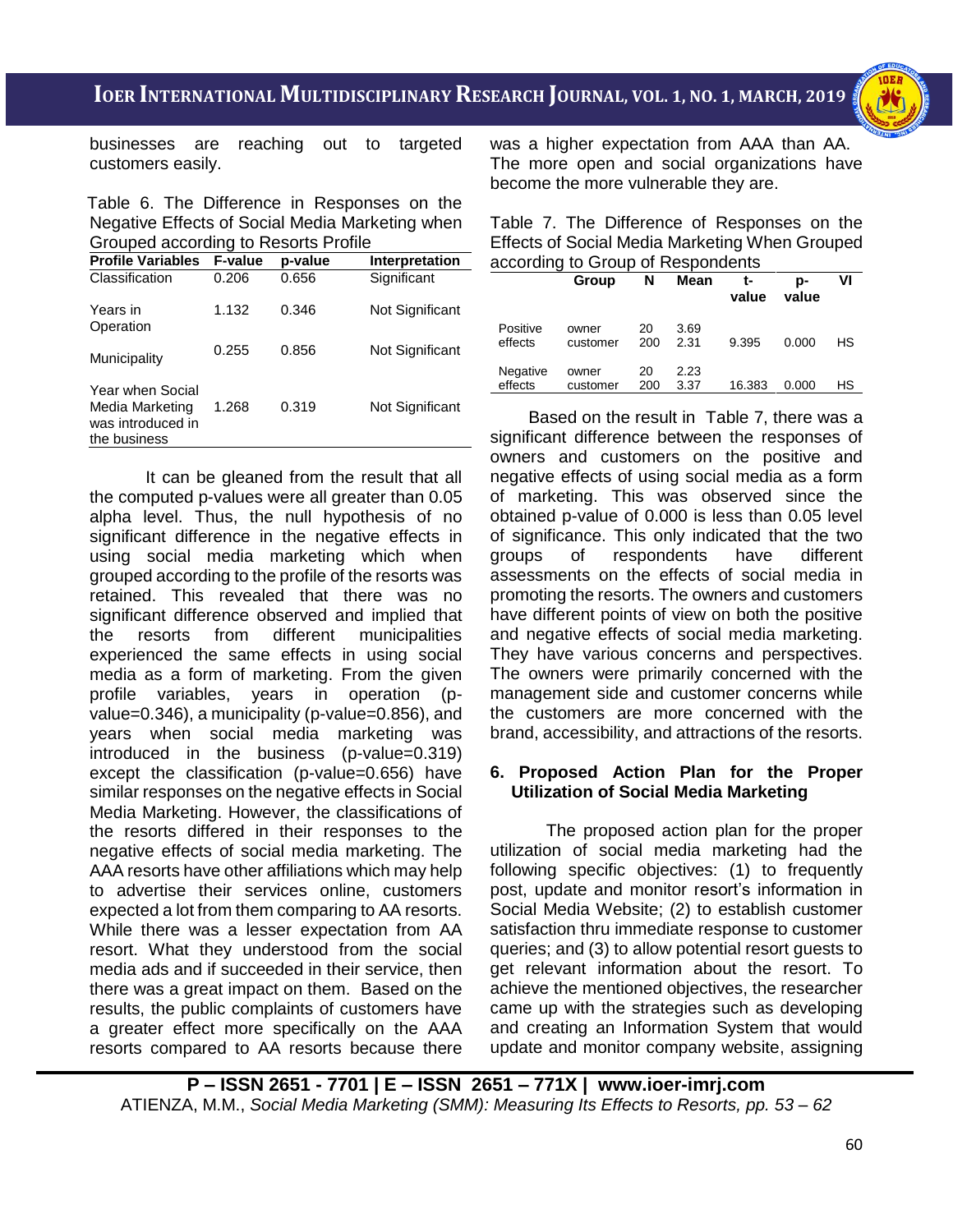i<br>I

personnel who will act as the web administrator to answer the queries of the guests, developing a site with high privacy setting, and posting similar information and photos in various social media accounts or sites to establish reliability. From the cited objectives and strategies, browsing will be made easy for guests thus increasing the number of clients and resorts' revenue.

## **CONCLUSIONS**

 Based on the findings of the study, the following conclusions were drawn:

- 1. Majority of the resort businesses in the Province of Batangas are classified as AAA, operates ten years and above, found in the 1st District and have started introducing Social Media Marketing from 2006 – 2010.
- 2. All of the resort owners and customers are using the Facebook account while none of the owners are using the MySpace account. The least commonly used Social media marketing site of customers is LinkedIn.
- 3. Both owners and customers of the resorts strongly agree that there is a positive effect of social media marketing; however, owners disagree on the negative effects that can be brought by the social media-marketing contrary to the customer's perspective that there is a negative effect in the business.
- 4. Among the problems encountered in the use of Social Media-Marketing is the frequent posting as well as account not maintained or updated.
- 5. An action plan was proposed for the proper utilization of social media marketing.

## **RECOMMENDATIONS**

In light of the findings and conclusions from this study, the following recommendations were endorsed.

1. Resorts Business owners may improve or update their social media site for effective and better use of it to continually increase their income and have a better share in the market

place.

- 2. Resort owners and management may use social media marketing to have interaction over the net to answer the inquiries as immediately as possible.
- 3. An organization for resort businesses may create policies and legal procedures and to protect their businesses in cyber malpractices brought by E-hackers.
- 4. Resort owners may conduct service reorientation to avoid complaints that would lead the customer to express their grievances and opinions publicly through Social Media.
- 5. Proposed action plan on Social Media-Marketing may be utilized to give more customer satisfaction and maximize business potential.
- 6. Further study may be conducted using other variables to help resorts business sectors to maximize their business potential through Social Media.

# **REFERENCES**

- Barefoot & Szabo. (2010). *Friends with benefits: A social media-marketing handbook*. San Francisco: No Starch Press.
- Boquiron, V.R. (2011). *Spams, Scams and Other Social Media Threats*. Retrieved January 7, 2015 from [https://trendmicro.com.](https://trendmicro.com/)
- John Dewey American philosopher and educator. (n.d.). Retrieved January 5, 2015 from [https://www.britannica.com/biography/John-](https://www.britannica.com/biography/John-Dewey)[Dewey.](https://www.britannica.com/biography/John-Dewey)
- Frazier, B. (2014). *Social Networking Policies in Nursing Education*. Retrieved January 8, 2015 from https://journal.Iww.com.
- James, W. (1907). Pragmatic Theory of Truth. Retrieved January 5, 2015 from https://philosophy.lander.edu/intro/articles/p ragmatism-a.pdf